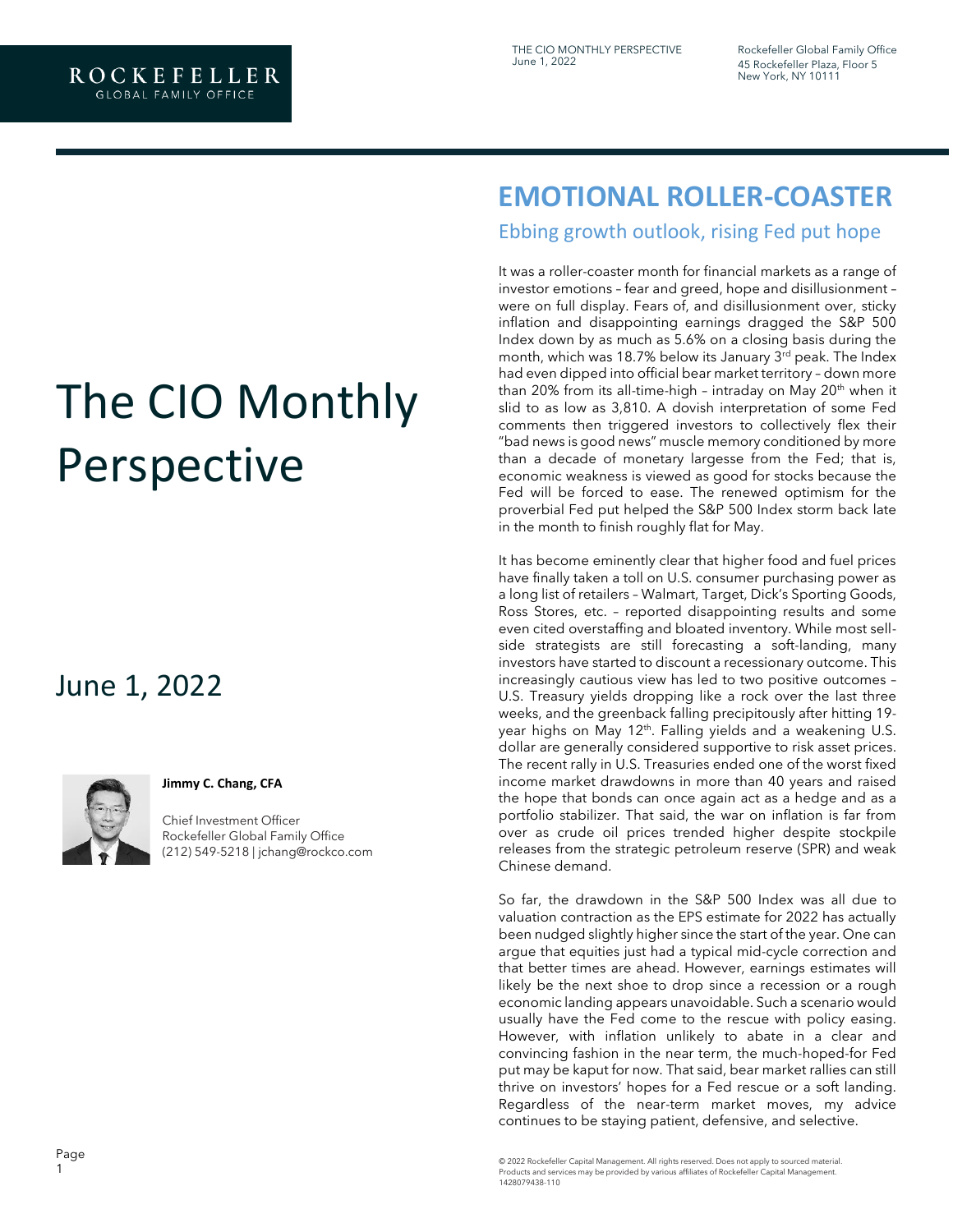Rockefeller Global Family Office 45 Rockefeller Plaza, Floor 5 New York, NY 10111

#### HONOR DELAYED BUT NOT DENIED

Joseph Rochefort must have felt the weight of the entire nation on his shoulders as he paced back and forth in the cold basement office of Station HYPO, the U.S. Navy's signals monitoring and cryptographic intelligence unit in Hawaii. It had been five months since Japan's attack on Pearl Harbor, and he was convinced that another assault was coming in late May or early June 1942, with Midway Atoll being the most likely target. The problem was that his superiors in Washington, all the way up to Admiral Ernest King, the Commander in Chief of the U.S. Fleet, viewed him as a misfit and were ignoring his warning.

Rochefort was not a typical naval officer. He lied his way into the Navy – in 1918, he claimed he was born in 1898 rather than 1900 in order to be eligible to enlist. His penchant for solving puzzles and playing advanced card games prompted a superior to send him to a Navy cryptanalysis class. He was later trained as a code breaker. In the early 1930s, the Navy dispatched him to Tokyo to learn Japanese as the country's militarism was on the rise. In early 1941, Rochefort was assigned to Hawaii to run Station HYPO, but his unit was denied access to the decrypts of Japan's diplomatic messages before the Pearl Harbor attack. After the attack, he and his staff would spend long hours decoding Japanese radio messages. Sometimes he would go for days without bathing as he toiled in his office wearing a bathrobe over his uniform and walking around in slippers. By the spring of 1942, his team had broken enough code that he was certain Japan would launch an attack on a target codenamed "AF" in the Central Pacific.

Despite Washington's dismissal, Admiral Chester Nimitz, Commander in Chief of the U.S. Pacific Fleet, trusted Rochefort's work and asked for more intelligence. Jasper Holmes, one of Rochefort's staff, came up with the idea of using fake intelligence to trick the Japanese navy into confirming the location of "AF". With Nimitz's approval, the U.S. Navy sent an unencrypted cable, knowing that it would be intercepted by the Japanese intelligence, with a fake alert that Midway had only two weeks of fresh water left due to an explosion in its water desalination system. A few hours later, the precise target of Japan's planned invasion was confirmed as Rochefort's team decoded Japanese naval messages instructing their armada to carry additional water desalination equipment. With the target identified, Rochefort's team made a frenetic effort to pinpoint the date and time of the planned attack. On May 26<sup>th</sup>, they finally narrowed down the date to June  $4^{\text{th}}$  or  $5^{\text{th}}$ .

The Japanese Imperial Navy's main objective was not the occupation of Midway Atoll. Admiral Isoroku Yamamoto's real intention was to draw American carriers into battle and annihilate them thoroughly so that Japan could achieve naval supremacy for an extended period. Four carriers led by Admiral Nagumo were dispatched to launch the initial attacks. Another fleet commanded by Yamamoto would trail these four carriers by several hundred miles and intended to trap and overpower the U.S. fleet after the battle had gotten underway.

| <b>Equity Market Indices<sup>1</sup></b> | 4/30/22<br><b>Price</b> | 5/31/22<br><b>Price</b> | <b>MTD</b><br>Change | <b>YTD</b><br><b>Change</b> |
|------------------------------------------|-------------------------|-------------------------|----------------------|-----------------------------|
| <b>MSCI All Country World</b>            | 654                     | 653                     | $-0.1%$              | $-13.5%$                    |
| S&P 500                                  | 4132                    | 4132                    | 0.0%                 | $-13.3%$                    |
| <b>MSCI EAFE</b>                         | 2034                    | 2038                    | 0.2%                 | $-12.8%$                    |
| Russell 2000 <sup>®2</sup>               | 1864                    | 1864                    | 0.0%                 | $-17.0%$                    |
| <b>NASDAQ</b>                            | 12335                   | 12081                   | $-2.1%$              | $-22.8%$                    |
| <b>TOPIX</b>                             | 1900                    | 1913                    | 0.7%                 | $-4.0%$                     |
| <b>KOSPI</b>                             | 2695                    | 2686                    | $-0.3%$              | $-9.8%$                     |
| <b>Emerging Markets</b>                  | 1076                    | 1078                    | 0.1%                 | $-12.5%$                    |
| <b>Fixed Income</b>                      |                         |                         |                      |                             |
| 2-Year US Treasury Note                  | 2.72%                   | 2.56%                   | $-16$                | 183                         |
| 10-Year US Treasury Note                 | 2.94%                   | 2.85%                   | $-9$                 | 134                         |
| <b>BBG US Agg Corp Spread</b>            | 1.35%                   | 1.30%                   | $-5$                 | 38                          |
| BBG U.S. HY Corp Spread                  | 3.79%                   | 4.06%                   | 27                   | 123                         |
| <b>Currencies</b>                        |                         |                         |                      |                             |
| Chinese Renminbi (CNY/\$)                | 6.61                    | 6.67                    | 1.0%                 | 5.0%                        |
| Brazilian Real (Real)                    | 4.97                    | 4.73                    | $-4.8%$              | $-15.1%$                    |
| British Pound (\$/GBP)                   | 1.26                    | 1.26                    | $-0.2%$              | 7.3%                        |
| Euro (\$/Euro)                           | 1.05                    | 1.07                    | $-1.8%$              | 6.0%                        |
| Japanese Yen (Yen/\$)                    | 129.70                  | 128.67                  | $-0.8%$              | 11.8%                       |
| Korean Won (KRW/\$)                      | 1255.85                 | 1237.50                 | $-1.5%$              | 4.1%                        |
| U.S. Dollar Index (DXY)                  | 102.96                  | 101.75                  | $-1.2%$              | 6.4%                        |
| <b>Commodities</b>                       |                         |                         |                      |                             |
| Gold                                     | 1897                    | 1837                    | $-3.1%$              | 0.4%                        |
| Oil                                      | 104.7                   | 114.7                   | 9.5%                 | 48.9%                       |
| Natural Gas, Henry Hub                   | 7.24                    | 8.15                    | 12.4%                | 118.4%                      |
| Copper (cents/lb)                        | 440                     | 430                     | $-2.3%$              | $-3.8%$                     |
| <b>CRB</b> Index                         | 308                     | 317                     | 2.7%                 | 36.2%                       |
| <b>Baltic Dry Index</b>                  | 2404                    | 2566                    | 6.7%                 | 15.7%                       |
| Source: Bloomberg                        |                         |                         |                      |                             |

Admiral Nimitz had only two carriers, *Enterprise* and *Hornet*, at his disposal, but needed more to counter Japan's larger fleet. He hastily recalled carrier *Yorktown*, which had suffered much damage in the Battle of the Coral Sea just a couple of weeks earlier and was undergoing repairs that would take up to three months. The crew at the Pearl Harbor Naval Shipyard somehow restored it to a battle-ready state in 72 hours.

At 4:30 am on June  $4<sup>th</sup>$ , Nagumo ordered bombers to take off for Midway; unbeknownst to him, the U.S. Navy was also launching aircraft from Midway and the three U.S. carriers in the vicinity to search for the Japanese fleet. The bombing of Midway started at 6:20 am but failed to neutralize the heavily fortified U.S. defense. Nagumo had followed Yamamoto's standing order to keep half of his aircraft in reserve in case any American warships were spotted. At 7:15 am, Nagumo ignored this standing order and directed these aircraft to be rearmed with land-type bombs for another raid on Midway. However, he had to reverse this order 30 minutes later upon learning that his scout planes had spotted an American carrier. His crew had to scramble to reload torpedoes onto these aircraft, which

© 2022 Rockefeller Capital Management. All rights reserved. Does not apply to sourced material. Products and services may be provided by various affiliates of Rockefeller Capital Management. 1428079438-110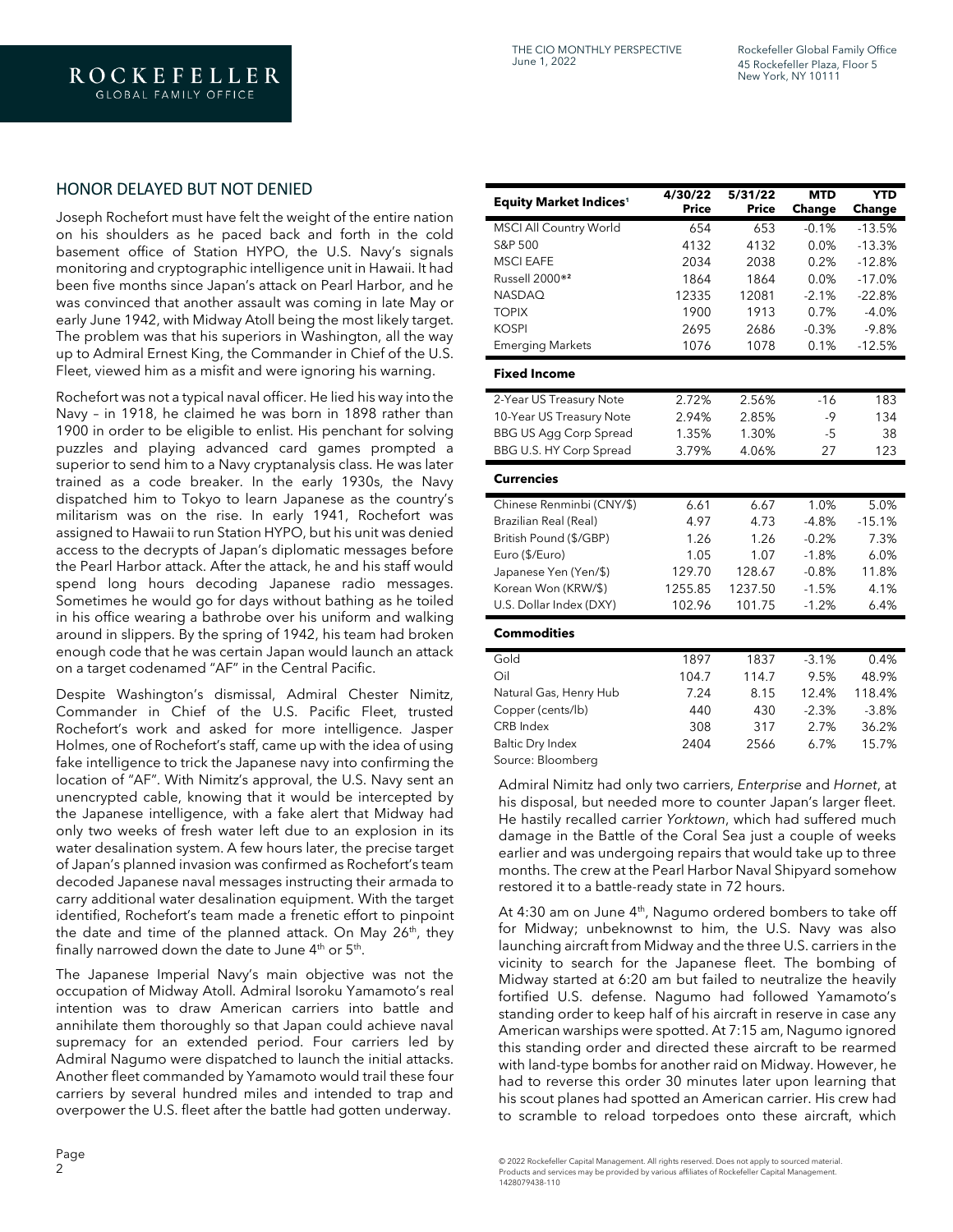wasted precious time. In the meantime, U.S. bombers flew over and an epic battle was underway. American pilots were essentially conducting suicide missions as their planes were no match for the more agile Japanese Zero fighter aircraft. Japanese carriers repeatedly made sharp swerves to avoid bombs from above while anti-aircraft fire dotted the sky.

ROCKEFELLER

At 8:30 am, Nagumo had to make a tough decision: whether to immediately launch an attack on the U.S. fleet with his reserve aircraft on hand, which would deprive his aircraft returning from Midway the runway to land on the carriers and force them to dive into the sea when they ran out of fuel. He chose to forgo the immediate attack so that his forces could regroup and go after the American fleet at full strength. It turned out to be a fateful decision in the entire Pacific War.

By 10:15 am, the battle was moving in Japan's favor as Nagumo's four carriers had withstood waves of U.S. airstrikes with minor damage, and they were about to launch a grand scale counterattack. By chance, two squadrons of dive bombers and scout planes from *Enterprise* suddenly spotted the Japanese fleet. They had gotten lost and were running low on fuel, but their commander C. Wade McClusky, Jr. had decided to continue the mission. At 10:25 am, the two squadrons split up and dove down to attack Japanese carriers *Kaga* and *Akagi*. Fortuitously, the last squadron of dive bombers from *Yorktown* also arrived at that exact moment and went after *Soryū*. Defense from Japanese Zeros was ineffective as they were caught off guard and confused by these concurrent attacks from different directions. Within minutes, three of the four Japanese carriers were bombed and set ablaze. Additional explosions were triggered by parked aircraft loaded with bombs and fuel. *Hiryū*, the sole surviving carrier, quickly launched a counterattack by sending planes to follow the retreating American squadrons. They bombed and sank *Yorktown*. The celebration on *Hiryū* was short-lived as bombers from *Enterprise* and orphaned *Yorktown* aircraft retaliated in the late afternoon and put it out of commission with several successful hits.

As the night fell on June  $4<sup>th</sup>$ , it was clear that the U.S. had scored a huge victory by destroying Japan's premier battle carrier group. Nagumo boarded light cruiser *Nagara* and escaped westward. Yamamoto initially sent his forces eastward to continue the battle, but then retreated upon realizing that he no longer had the element of surprise or numerical advantage. By the end of the battle on June  $7<sup>th</sup>$ , Japan had lost four carriers, a cruiser, 292 aircraft, and more than 3000 men. The U.S. lost the *Yorktown*, a destroyer, 145 aircraft, and 307 men.

Admiral Nimitz recommended Rochefort for a Navy Distinguished Service Medal for his invaluable contributions. However, Admiral King, still holding a grudge against Rochefort, rejected the commendation. To add insult to injury, Rochefort was reassigned to San Francisco to oversee the construction of a floating drydock just five months later. The injustice drove his former subordinate Jasper Holmes, who was duly awarded the Distinguished Service Medal, to run a multidecade petition to award the medal to Rochefort. In 1986, ten years after Rochefort's passing, President Ronald Reagan acknowledged that the medal was 44-years overdue and personally presented the posthumous honor to Rochefort's children at the White House. Later that year, Rochefort was also posthumously awarded the Presidential Medal of Freedom.

#### LOGISTICS WINS WARS

The Battle of Midway, which was underway exactly 80 years ago, was the first major U.S. victory during World War II and marked the turning point that put Japan on the defensive. Having studied at Harvard University and served as a naval attaché in Washington, D.C., Admiral Yamamoto was keenly aware that Japan could not win a drawn-out war against the U.S. because of America's military production capacity. Yamamoto's sneak attacks on Pearl Harbor and Midway were intended to set the U.S. back temporarily to buy Imperial Japan time to achieve its dominance in Asia. The destruction of Admiral Nagumo's carrier fleet had essentially sealed Japan's and Yamamoto's fates. He was killed ten months later during the Solomon Islands campaign – his plane was ambushed by American fighter aircraft after details of his planned trip were intercepted and decrypted by U.S. naval intelligence.

The key to America's military might during WWII was its massive industrial production capacity. The Second War Powers Act of March 1942 allowed the U.S. government to control and allocate strategic resources and private production capacity to meet war time needs. Between 1941 and 1945, at least 64 companies had their factories seized by the government. When Admiral Yamamoto attacked Pearl Harbor and Midway, the U.S. only had 7 aircraft carriers. He would have been shocked to learn that by the end of the war, the U.S. had built 151 carriers. The U.S. military had made up for its inexperienced fighting forces, which expanded quickly from roughly 460,000 personnel in 1940 to more than 16 million by 1945 with mostly draftees, by overpowering enemies with a seemingly unlimited supply of weapons and equipment. As General John J. Pershing, commander of the American Expeditionary Forces during WWI, once said, *"Infantry wins battles, logistics wins wars."*

The importance of logistics was once again demonstrated in 2022. The Russian military's faulty logistics is one of the major contributors to its unexpectedly poor performance in Ukraine. On the other hand, the supply of increasingly more lethal weapons as well as growing financial and humanitarian aid from NATO have helped to shift the momentum of the war in Ukraine's favor. As more NATO-supplied weapons are brought to the frontline, morale-boosting propaganda even claimed that Ukraine has been emboldened to dream of recapturing all lost territories, including Crimea. The West is now deeply involved in a proxy war with the aim of degrading the Russian military so it would be incapable of future aggression. It appears that Putin is trapped in a quagmire that he cannot extricate from unscathed.

<sup>© 2022</sup> Rockefeller Capital Management. All rights reserved. Does not apply to sourced material. Products and services may be provided by various affiliates of Rockefeller Capital Management. 1428079438-110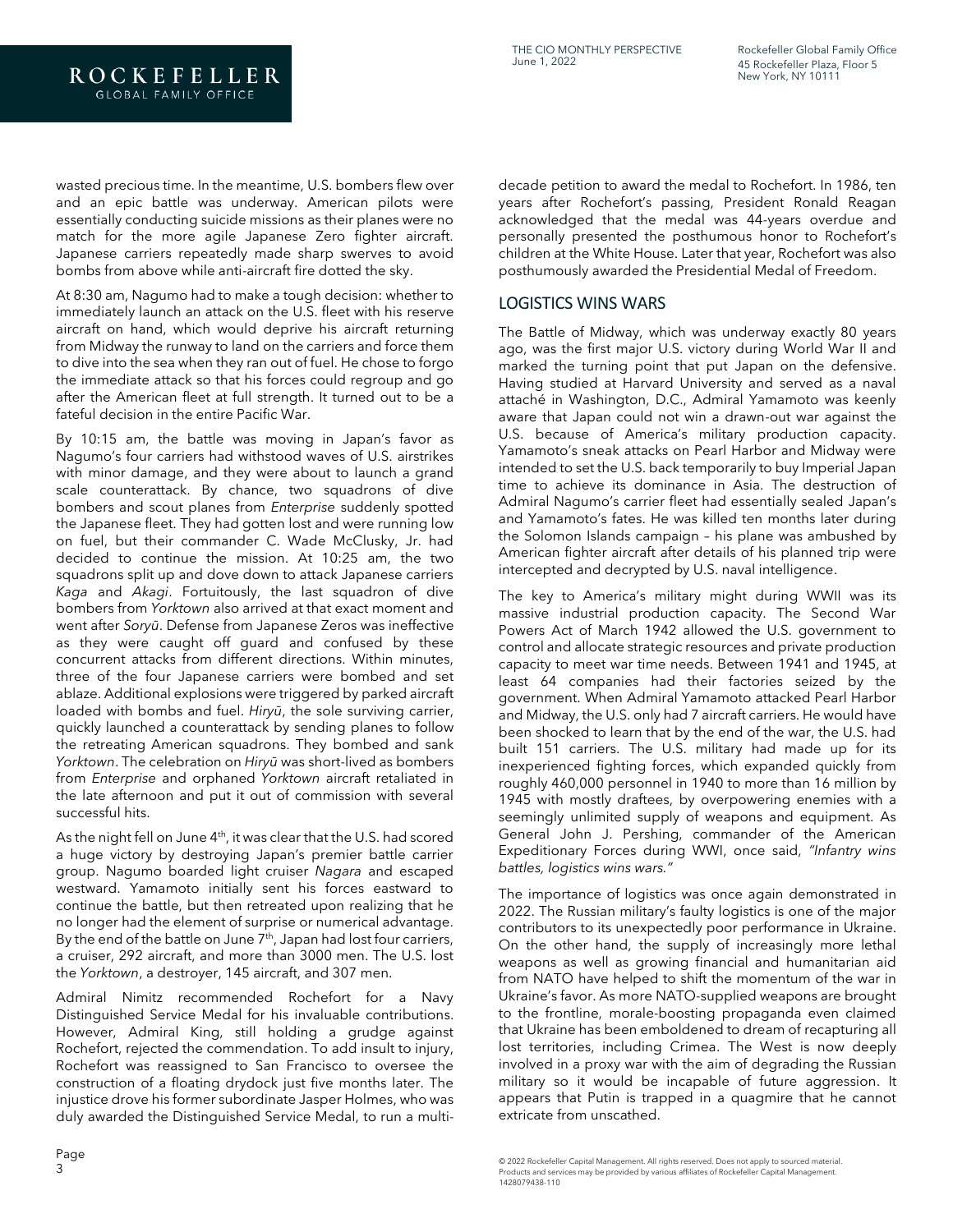#### DON'T COUNT THE BEAR OUT

While Putin's war will likely prove to be a strategic turning point that puts the U.S. and the NATO-led liberal democracy alliance in a much stronger position versus the Moscow/Beijing authoritarian axis, there are some disconcerting developments that might complicate geopolitics, economics, and markets in the near to medium term.

The West's solidarity against Russia has started to show a few cracks. The European Union was unable to impose a complete ban on Russian oil due to Hungary's objection. Many European entities have succumbed to Putin's demand that they pay for Russian gas in rubles. This maneuver has led to a sharp appreciation in the ruble, which surged to seven-year highs against the greenback before the Russian central bank intervened to weaken it. Many third-world countries have refused to condemn Putin for the attack on Ukraine, and some have increased their trade with Russia.

As the military conflict turns into a brutal war of attrition, the West's resolve and continued support for Ukraine will be tested. Ukraine's economy is so decimated that it will need to subsist on Western aid for years to come. As the limits of the West's patience and aid for Ukraine get tested, there will be more pressure on President Zelensky to cede territory for peace, as suggested by Henry Kissinger at the World Economic Forum. Some so-called intellectuals in Europe have urged Western governments to stop arming Ukraine so that a compromise with Russia can be brokered. Here in the U.S., the voice of isolationism will likely get louder with the next round of funding for Ukraine; eleven GOP senators have voted against the existing \$40 billion military, economic, and humanitarian aid package. If Russia can muster enough resources to drag the war into late 2022, Putin might even use the threat of cutting off natural gas to Europe during the dead of winter to weaken Germany's support for Ukraine.

On the logistics front, the U.S. has been depleting its stockpile of Javelins and Stinger missiles. It will likely lead to reduced transfers of these badly needed weapons to Ukraine as the U.S. needs to maintain a sufficient stockpile for its own security. Our defense contractors do not have sufficient capacity to replenish the stocks of munitions needed in a protracted war. Raytheon Technologies cannot even produce Stinger missiles until 2023 due to a lack of components and materials.

In short, barring a coup or a health issue at the Kremlin, Putin still has some tricks up his sleeve to hold Europe hostage to strengthen his hand.

### WOLF WARRIOR DIPLOMACY SCORES ONE

Putin's unprovoked war and the West's sanctions have given Beijing a free education on contingency planning for its eventual military move on Taiwan. While the West's unprecedented sanctions against Russia may deter Chairman Xi from attacking Taiwan in the short run, he is unlikely to give

up on what he considers to be a sacred mission. In recent months, the Chinese Communist Party (CCP) has started various initiatives to better shield China from potential Western sanctions.

The CCP has issued a directive prohibiting senior officials and their families from directly or indirectly holding assets overseas, which include real estate, stocks, and financial accounts. As leaks from the Panama Papers have revealed, China's elites have transferred a massive amount of wealth overseas. Should Chinese officials really start to unload their overseas properties, it would pressure high-end real estate in metropolises from Vancouver to London. Thankfully, fire sales are unlikely as most of the properties owned by the red nobility are held indirectly via intermediaries that the Chinese call "white gloves." The CCP also started taking steps to protect its overseas businesses from being seized by foreign governments. The China National Offshore Oil Corp (CNOOC) is reportedly working on selling its assets in the U.K. and North America.

China has taken advantage of Russia's export bind by purchasing Russian energy in renminbi and is reportedly negotiating to buy Russian crude oil at steep discounts to fill its strategic petroleum reserve. Given China's clout as the world's biggest buyer of commodities, the CCP will likely pressure other countries to let it purchase commodities in renminbi, which would reduce China's dependency on the U.S. dollar and increase the yuan's competitiveness as a reserve currency.

The recent electoral defeat of Australia's conservative Prime Minister Scott Morrison is probably viewed as a victory for Xi within the CCP. Morrison has incurred China's wrath by being the first head of state to openly question the origin of the SARS-CoV-2 virus. China has retaliated by imposing tough economic sanctions against Australia to set an example for other countries. Xi would likely view Morrison's defeat as validation of his "wolf warrior" diplomacy and be emboldened to further leverage China's economic clout to coerce foreign politicians. With several cabinet members of Australia's new labor government being viewed as pro-China – the Foreign Affairs Minister has pledged to repair the relationship with Beijing, and the Deputy Prime Minister's long history of cozy dealings with China has raised eyebrows even within his own party – it will be interesting to see if China can drive a wedge in the quadrilateral security alliance among Australia, India, Japan, and the U.S., which was set up to counter the rise of China.

One issue to monitor is Australia's policy toward the Solomon Islands, which the U.S. had liberated from Japan after the Battle of Midway at a cost of more than 10,000 American lives. Beijing has been actively courting this poor island nation of 650,000 inhabitants with generous aid as the Pacific Island region has become a key component of China's Belt and Road Initiative. The Solomon Islands has reportedly signed a draft security cooperation agreement that would eventually enable China to establish a naval base there. If China manages to take over Taiwan and create a naval/submarine base in the South Pacific,

<sup>© 2022</sup> Rockefeller Capital Management. All rights reserved. Does not apply to sourced material. Products and services may be provided by various affiliates of Rockefeller Capital Management. 1428079438-110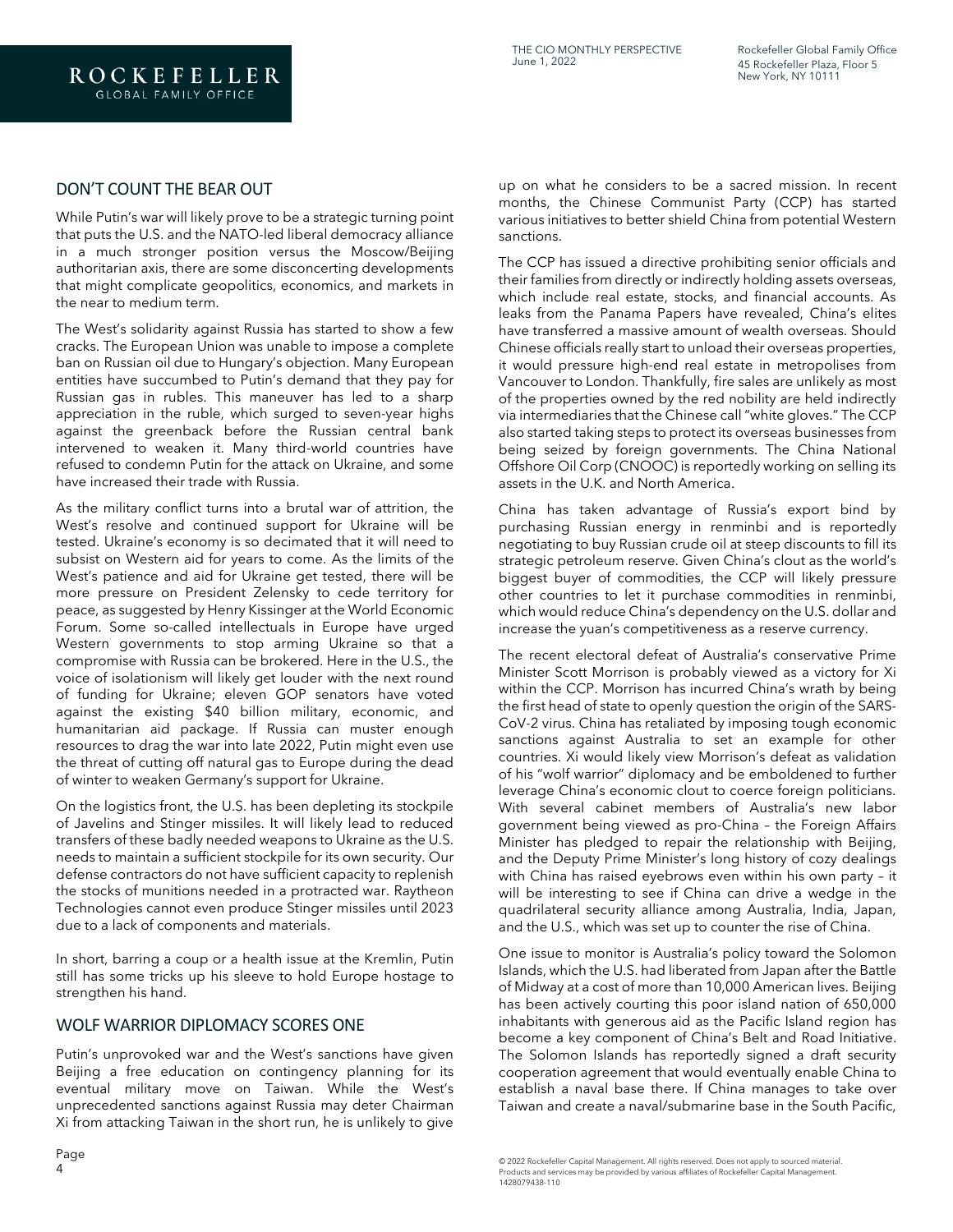it will be able to project its naval power across the Pacific Ocean and threaten the U.S. and its allies in East Asia as well as Oceania. The U.S. State Department was so concerned about the situation that it dispatched Assistant Secretary of State Daniel Kritenbrink to the Solomon Islands to warn that the U.S. would respond as appropriate. The U.S. also plans to reestablish its embassy there, which was closed 29 years ago, in order to counter China's growing influence.

These developments demonstrate that the proxy war in Ukraine is merely one piece of the greater strategic rivalry between the U.S. and China. China will seize Putin's strategic error to turn Russia into its vassal state over time. That destiny is still reversible depending on who becomes Russia's leader in the post-Putin era, which may still be years away. At this point, it is hard to foresee a sustainable de-escalation in the strategic rivalry, or the cold war, between the U.S. and China in the foreseeable future as the latter appears determined to alter the existing rules-based international order so that it can impose its own rules. The intensity of the rivalry will also be affected by the outcome of the power struggle within the CCP as Chairman Xi maneuvers to get a third term.

#### AN ATYPICAL TIGHTENING CYCLE

The collapse of the Soviet Union and Deng Xiaoping's market liberalization have paved the way for three decades of globalization, which was disinflationary and conducive to growth. Companies would scour the world for cheap labor, raw materials, and new markets. Today, with Moscow and Beijing joined at the hip in challenging the existing rules-based international order, the best days of globalization are likely behind us. This retreat from globalization, or fragmented globalization, will potentially lead to higher secular inflation as efficiency and free trade get compromised.

For now, however, investors have remained fairly complacent about the long-term inflation outlook. The 10-year breakeven inflation rate has declined to 2.67% at the end of May after briefly surging to a peak of 3.04% in April (the data series goes back to 1998). The 10-year U.S. Treasury yield has retreated from this cycle's intraday and closing highs of 3.20% and 3.13%, respectively, to 2.84% by month end. It appears that the market's primary concern has shifted from inflation to rapidly decelerating growth. At the end of May, the Fed funds futures market was pricing this cycle's peak Fed funds rate at 3% by mid-2023 compared to early April's expectation of a 3.3% peak rate by mid-2024. Atlanta Fed President Raphael Bostic floated a dovish trial balloon on May 23<sup>rd</sup> with the remark that a pause in rate hikes at the September FOMC meeting might be justified due to rapid shifts in the market that could dramatically alter outlooks. Interestingly, his comment was reinforced two days later by the release of the minutes from the last FOMC meeting, which included the sentence, "Many participants judged that expediting the removal of policy accommodation would leave the Committee well positioned later this year to assess the effects of policy firming and the extent to which

economic developments warranted policy adjustments."

These messages gave investors hope that the Fed may wrap up the tightening cycle earlier than expected. Indeed, in a typical cycle, in the face of elevated geopolitical risks, sizeable equity drawdowns, and rising recession fears, one would expect the Fed to consider shifting to neutral. This cycle, however, is anything but typical.

Historically, the Fed's tightening cycles were anticipatory and designed to preemptively keep inflation in check. Today, the Fed is belatedly playing catchup after intentionally stoking inflation in 2020 and early 2021. Various prominent ex-Fed officials and Fed watchers have cautioned that the Fed funds rate would need to rise substantially above 4% in order to bring inflation back to the 2% target. If the Fed pauses too early due to concerns over economic growth, its already shaky inflation fighting credentials will likely be further damaged. The macro outlook could also get more complicated should Putin choose to weaponize natural gas in the winter, which would exacerbate the stagflationary shock. Another potential inflation driver is further upside in crude oil prices due to an even greater supplydemand imbalance. Since President Biden announced the historic release of 180-million barrels of crude oil from the strategic petroleum reserve in late March, the WTI crude oil price has been hitting higher highs and higher lows. This is a bullish price trend in the face of a million barrels of oil being released from the SPR each day and weak demand from a lockdown-stricken China. With more European countries starting to boycott Russian crude oil, several million barrels of Russian crude could eventually be taken off the market if Russia is forced to shut off some of its oil wells. Given the harsh operating conditions of oil wells in western Siberia, it would take years to bring production back even after sanctions and embargos are lifted.

The recent string of earnings misses from major retailers will further complicate this atypical tightening cycle as they portend a higher risk of stagflation. Which battle – economic weakness or inflation – will the Fed choose to fight? During the Great Inflation era, the Fed had raised the Fed funds rate in the midst of recession in 1974, 1980, and 1982. Chair Powell has been channeling his inner Volcker with tough talk of late, but investors do not appear to take it seriously. With three progressive-minded newcomers – Lisa Cook, Philip Jefferson, and soon-to-be confirmed Michael Barr – joining the Fed's Board of Governors, this august body is likely to become more sympathetic to job issues than price stability

In the final analysis, I suspect the optimism for an earlier Powell Pivot is premature at this point. Fed Governor Christopher Waller tried to walk back Bostic's dovish message by stating that he would keep 50-bps hikes on the table until there is substantial reduction in inflation. However, if the economy unravels at a much faster pace than currently projected, it is conceivable that the Fed could pause later this year. The Fed will still pay lip service to the 2% inflation target by claiming that